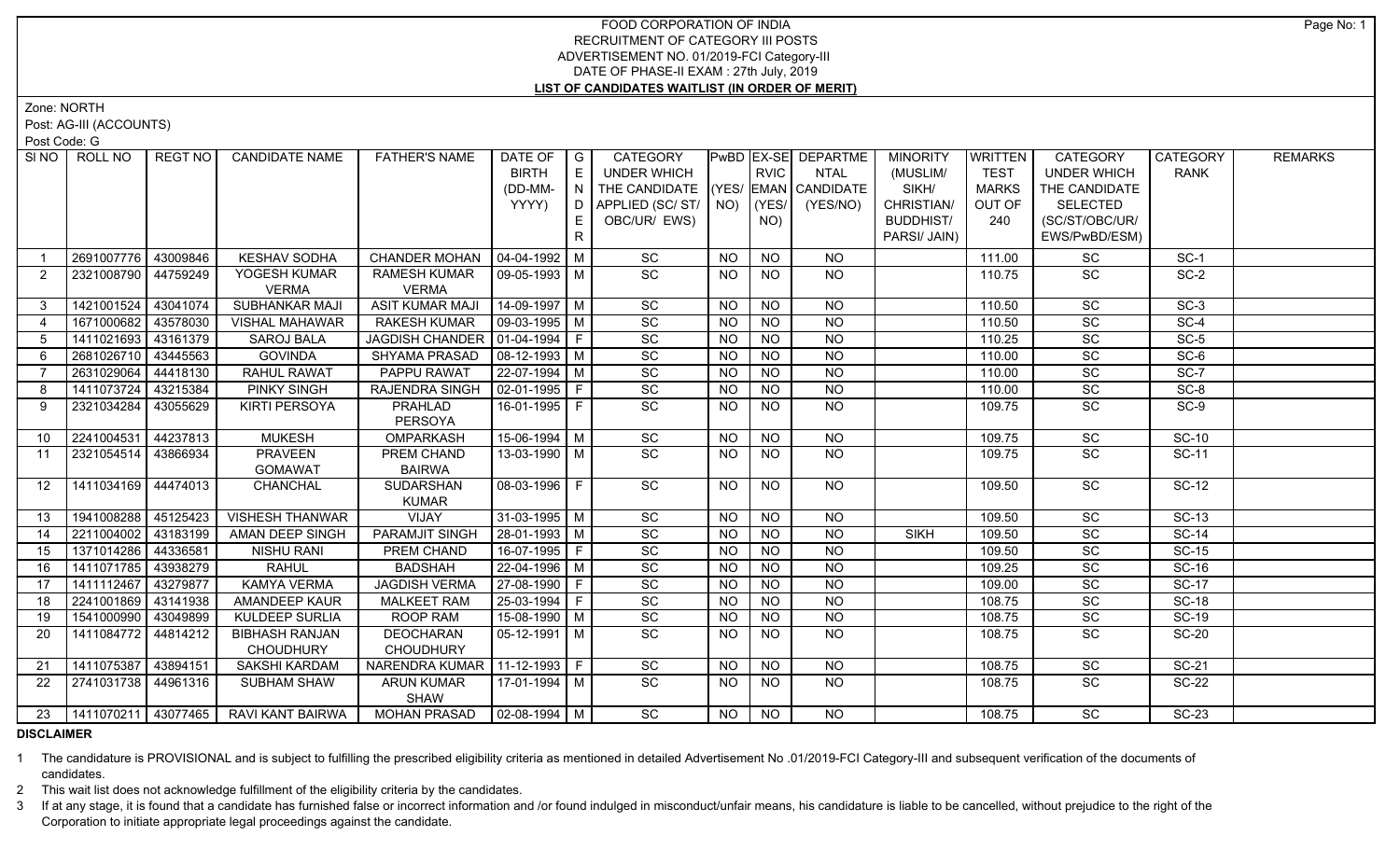Zone: NORTH

Post: AG-III (ACCOUNTS)

Post Code: G

|    | SINO ROLL NO          | REGT NO  | <b>CANDIDATE NAME</b>                 | <b>FATHER'S NAME</b>                 | DATE OF $ G $<br><b>BIRTH</b><br>(DD-MM- | E<br>N | CATEGORY<br><b>UNDER WHICH</b><br>THE CANDIDATE (YES/ EMAN CANDIDATE |           | <b>RVIC</b>     | <b>PwBD EX-SE DEPARTME</b><br><b>NTAL</b> | <b>MINORITY</b><br>(MUSLIM/<br>SIKH/ | <b>WRITTEN</b><br><b>TEST</b><br><b>MARKS</b> | CATEGORY<br><b>UNDER WHICH</b><br>THE CANDIDATE | <b>CATEGORY</b><br><b>RANK</b> | <b>REMARKS</b> |
|----|-----------------------|----------|---------------------------------------|--------------------------------------|------------------------------------------|--------|----------------------------------------------------------------------|-----------|-----------------|-------------------------------------------|--------------------------------------|-----------------------------------------------|-------------------------------------------------|--------------------------------|----------------|
|    |                       |          |                                       |                                      | YYYY)                                    | D      | APPLIED (SC/ST/                                                      | NO)       | (YES/           | (YES/NO)                                  | CHRISTIAN/                           | OUT OF                                        | <b>SELECTED</b>                                 |                                |                |
|    |                       |          |                                       |                                      |                                          |        | OBC/UR/ EWS)                                                         |           | NO)             |                                           | <b>BUDDHIST/</b>                     | 240                                           | (SC/ST/OBC/UR/                                  |                                |                |
|    |                       |          |                                       |                                      |                                          | R.     |                                                                      |           |                 |                                           | PARSI/ JAIN)                         |                                               | EWS/PwBD/ESM)                                   |                                |                |
|    |                       |          |                                       |                                      |                                          |        |                                                                      |           |                 |                                           |                                      |                                               |                                                 |                                |                |
| 24 | 2211005417            | 43344369 | <b>MANDEEP KAUR</b>                   | <b>ARJAN SINGH</b>                   | $02-02-1996$   F                         |        | SC                                                                   | NO.       | <b>NO</b>       | NO.                                       |                                      | 108.75                                        | SC                                              | <b>SC-24</b>                   |                |
| 25 | 1411087279            | 43551490 | ANJALI                                | PRAKASH CHAND                        | $04 - 10 - 1994$ F                       |        | SC                                                                   | <b>NO</b> | NO              | N <sub>O</sub>                            |                                      | 108.50                                        | SC                                              | $SC-25$                        |                |
| 26 | 1411054134 43066352   |          | AJAY                                  | <b>RAGHUNATH</b><br>PRASAD           | 22-03-1996 M                             |        | $\overline{SC}$                                                      | NO.       | N <sub>O</sub>  | <b>NO</b>                                 |                                      | 108.25                                        | SC                                              | $SC-26$                        |                |
| 27 | 1411087976 43700197   |          | <b>RAKHEE</b>                         | <b>TIRATH RAM</b>                    | 31-08-1995   F                           |        | SC                                                                   | <b>NO</b> | <b>NO</b>       | <b>NO</b>                                 |                                      | 108.25                                        | SC                                              | <b>SC-27</b>                   |                |
| 28 | 1681000295 44336430   |          | <b>SHIVANI</b>                        | <b>MOHAN LAL</b>                     | 20-01-1996 F                             |        | SC                                                                   | <b>NO</b> | <b>NO</b>       | <b>NO</b>                                 |                                      | 108.25                                        | SC                                              | <b>SC-28</b>                   |                |
| 29 | 1411047379            | 43534931 | <b>ABHISHEK KUMAR</b><br><b>TAANK</b> | BHUPINDER TAANK   13-10-1992   M     |                                          |        | SC                                                                   | <b>NO</b> | <b>NO</b>       | <b>NO</b>                                 |                                      | 108.00                                        | <b>SC</b>                                       | <b>SC-29</b>                   |                |
| 30 | 2231005069 43468401   |          | <b>KRITIKA LEHRA</b>                  | <b>NARESH KUMAR</b>                  | $26 - 10 - 1994$ F                       |        | $\overline{SC}$                                                      | <b>NO</b> | $\overline{NQ}$ | $\overline{NQ}$                           |                                      | 108.00                                        | $\overline{SC}$                                 | $SC-30$                        |                |
| 31 | 1601000026            | 43191814 | SHOBHA RANI                           | RAMESH CHAND                         | 25-03-1988 F                             |        | SC                                                                   | NO.       | <b>NO</b>       | <b>NO</b>                                 |                                      | 108.00                                        | SC                                              | SC-31                          |                |
| 32 | 2241000852            | 43248822 | <b>NEHA NIMI</b>                      | <b>ISHWARI PARSAD</b><br><b>NIMI</b> | 12-02-1992   F                           |        | SC                                                                   | NO.       | <b>NO</b>       | <b>NO</b>                                 |                                      | 108.00                                        | SC                                              | SC-32                          |                |
| 33 | 2631033330            | 43966427 | <b>SHWETA</b>                         | <b>RAMA SHANKER</b>                  | $\boxed{09 - 10 - 1992}$ F               |        | $\overline{SC}$                                                      | <b>NO</b> | <b>NO</b>       | $\overline{NO}$                           |                                      | 107.75                                        | <b>SC</b>                                       | $SC-33$                        |                |
| 34 | 1411044151            | 43862822 | <b>KRITIKA</b>                        | <b>VIJAY KUMAR</b><br><b>ASIWAL</b>  | $21-05-1996$ F                           |        | $\overline{SC}$                                                      | NO.       | <b>NO</b>       | N <sub>O</sub>                            |                                      | 107.75                                        | SC                                              | $SC-34$                        |                |
| 35 | 1411011306            | 43029229 | <b>DEEPALI</b>                        | <b>RAM NIWAS</b>                     | 25-01-1996 F                             |        | SC                                                                   | <b>NO</b> | <b>NO</b>       | <b>NO</b>                                 |                                      | 107.50                                        | $\overline{SC}$                                 | $SC-35$                        |                |
| 36 | 2321066556            | 43355580 | <b>JEET RAM BEARWA</b>                | <b>RAM SWAROOP</b>                   | $05-08-1996$ M                           |        | SC                                                                   | <b>NO</b> | $N$ O           | $N$ O                                     |                                      | 107.50                                        | $\overline{SC}$                                 | $SC-36$                        |                |
| 37 | 2701003526            | 43175537 | <b>SHAILESH KUMAR</b>                 | <b>SHANKAR RAM</b>                   | 28-05-1996 M                             |        | $\overline{SC}$                                                      | <b>NO</b> | $N$ O           | <b>YES</b>                                |                                      | 107.25                                        | SC                                              | <b>SC-37</b>                   |                |
| 38 | 1371012085            | 43998486 | SONIA DEVI                            | <b>KARAMBIR SINGH</b>                | $20-08-1993$ F                           |        | SC                                                                   | <b>NO</b> | $N$ O           | N <sub>O</sub>                            |                                      | 107.00                                        | $\overline{SC}$                                 | $SC-38$                        |                |
| 39 | 1441000834            | 44436907 | <b>JYOTSNA</b>                        | <b>GIAN SINGH</b>                    | 12-07-1995   F                           |        | SC                                                                   | <b>NO</b> | <b>NO</b>       | <b>NO</b>                                 |                                      | 106.75                                        | SC                                              | $SC-39$                        |                |
| 40 | 2271005489            | 43141362 | <b>MANPREET SINGH</b>                 | <b>GURCHARAN</b><br><b>SINGH</b>     | 24-08-1995 M                             |        | $\overline{SC}$                                                      | <b>NO</b> | $N$ O           | N <sub>O</sub>                            | <b>SIKH</b>                          | 106.75                                        | $\overline{SC}$                                 | <b>SC-40</b>                   |                |
| 41 | 1371005285            | 43108258 | PARVINDER SINGH                       | SATWINDER SINGH   09-12-1996   M     |                                          |        | SC                                                                   | <b>NO</b> | <b>NO</b>       | <b>NO</b>                                 |                                      | 106.75                                        | SC                                              | <b>SC-41</b>                   |                |
| 42 | 1431000371            | 43405009 | <b>HARSH VARDHAN</b><br><b>SINGH</b>  | PITAM SINGH                          | 10-08-1991   M                           |        | SC                                                                   | NO.       | <b>NO</b>       | NO                                        |                                      | 106.50                                        | SC                                              | <b>SC-42</b>                   |                |
| 43 | 2271003143   44243012 |          | <b>JASBIR KAUR</b>                    | <b>SOHAN SINGH</b>                   | 31-10-1996 F                             |        | SC                                                                   | NO.       | <b>NO</b>       | <b>NO</b>                                 | <b>SIKH</b>                          | 106.25                                        | SC                                              | <b>SC-43</b>                   |                |
| 44 | 1411013090   44071273 |          | <b>KOMAL KHOKHRA</b>                  | <b>ATTAR SINGH</b><br><b>KHOKHRA</b> | 26-10-1994   F                           |        | SC                                                                   | <b>NO</b> | <b>NO</b>       | <b>NO</b>                                 |                                      | 106.25                                        | SC                                              | <b>SC-44</b>                   |                |

# **DISCLAIMER**

1 The candidature is PROVISIONAL and is subject to fulfilling the prescribed eligibility criteria as mentioned in detailed Advertisement No .01/2019-FCI Category-III and subsequent verification of the documents of candidates.

2 This wait list does not acknowledge fulfillment of the eligibility criteria by the candidates.

3 If at any stage, it is found that a candidate has furnished false or incorrect information and /or found indulged in misconduct/unfair means, his candidature is liable to be cancelled, without prejudice to the right of t Corporation to initiate appropriate legal proceedings against the candidate.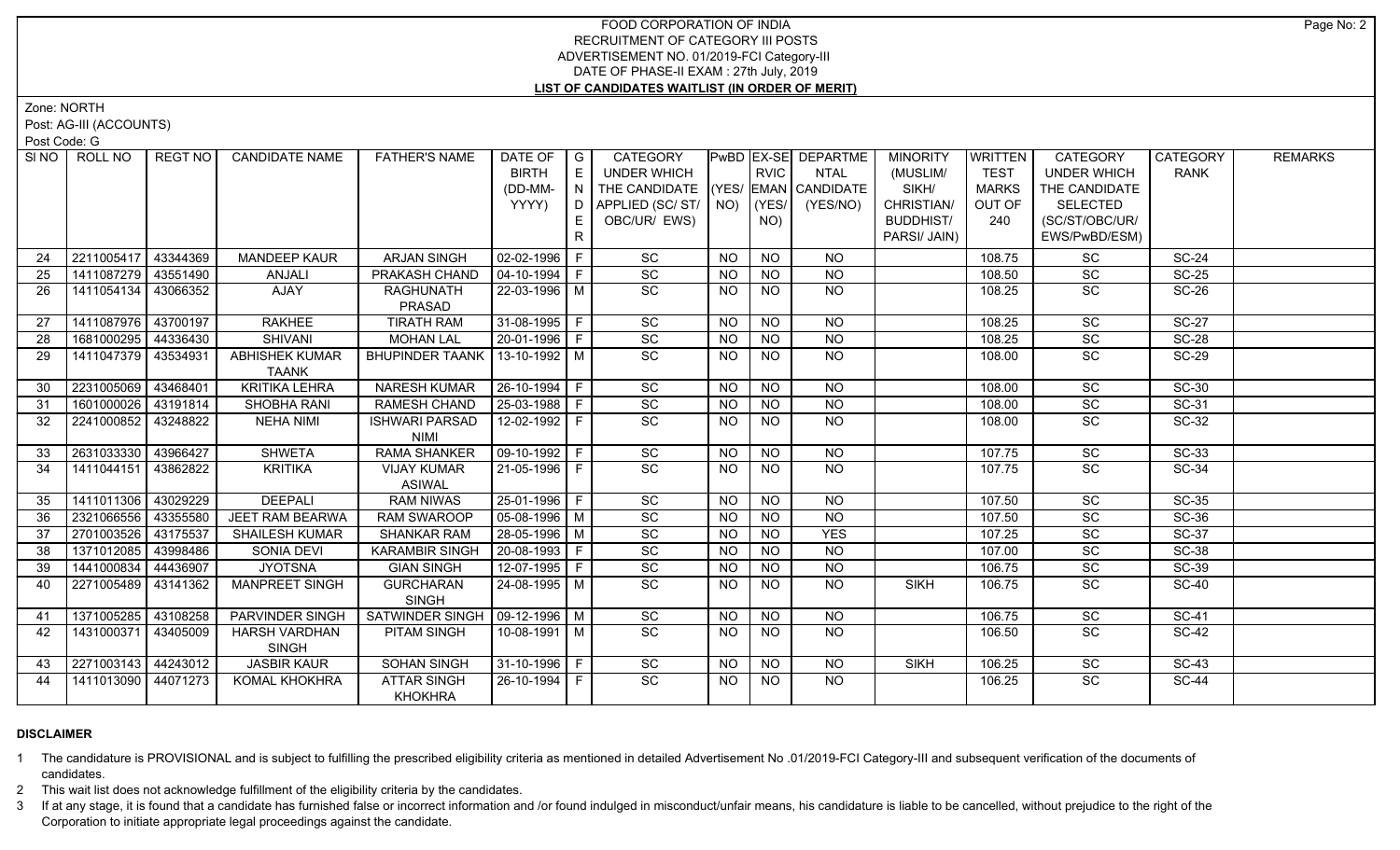Zone: NORTH

Post: AG-III (ACCOUNTS)

Post Code: G

| SI NO | ROLL NO               | REGT NO  | <b>CANDIDATE NAME</b>                    | <b>FATHER'S NAME</b>                     | DATE OF<br><b>BIRTH</b><br>(DD-MM-<br>YYYY) | $\overline{\phantom{a}}$ $\overline{\phantom{a}}$<br>E<br>$\overline{N}$<br>l D. | <b>CATEGORY</b><br><b>UNDER WHICH</b><br>THE CANDIDATE (YES/ EMAN CANDIDATE<br>APPLIED (SC/ ST/   NO) |                 | <b>RVIC</b><br>KYES/ | PwBD EX-SE DEPARTME<br><b>NTAL</b><br>(YES/NO) | <b>MINORITY</b><br>(MUSLIM/<br>SIKH/<br>CHRISTIAN/ | WRITTEN<br><b>TEST</b><br><b>MARKS</b><br>OUT OF | <b>CATEGORY</b><br><b>UNDER WHICH</b><br>THE CANDIDATE<br><b>SELECTED</b> | CATEGORY<br><b>RANK</b> | <b>REMARKS</b> |
|-------|-----------------------|----------|------------------------------------------|------------------------------------------|---------------------------------------------|----------------------------------------------------------------------------------|-------------------------------------------------------------------------------------------------------|-----------------|----------------------|------------------------------------------------|----------------------------------------------------|--------------------------------------------------|---------------------------------------------------------------------------|-------------------------|----------------|
|       |                       |          |                                          |                                          |                                             | E<br>R                                                                           | OBC/UR/ EWS)                                                                                          |                 | NO)                  |                                                | <b>BUDDHIST/</b><br>PARSI/ JAIN)                   | 240                                              | (SC/ST/OBC/UR/<br>EWS/PwBD/ESM)                                           |                         |                |
| 45    | 2321004136 44155813   |          | RITIKA LAVADIA                           | RAJ KUMAR<br>LAVADIA                     | 20-05-1997 F                                |                                                                                  | SC                                                                                                    | <b>NO</b>       | <b>NO</b>            | NO                                             |                                                    | 106.00                                           | SC                                                                        | <b>SC-45</b>            |                |
| 46.   | 2351003629 44290748   |          | ANUPAM BABERWAL                          | <b>BAJRANG LAL</b><br><b>BABERWAL</b>    | 04-09-1993   M                              |                                                                                  | SC                                                                                                    | <b>NO</b>       | <b>NO</b>            | NO                                             |                                                    | 106.00                                           | SC                                                                        | <b>SC-46</b>            |                |
| 47    | 1411075605 44169966   |          | <b>GARGI</b>                             | <b>JAGDEO PRASAD</b>                     | $28 - 12 - 1994$ F                          |                                                                                  | $\overline{SC}$                                                                                       | <b>NO</b>       | $\overline{NO}$      | NO                                             |                                                    | 106.00                                           | $\overline{SC}$                                                           | $SC-47$                 |                |
| 48    | 1411009852            | 43028517 | <b>DILIP KUMAR</b>                       | <b>TARACHAND</b>                         | 05-04-1997   M                              |                                                                                  | SC                                                                                                    | <b>NO</b>       | $\overline{NO}$      | $\overline{NQ}$                                |                                                    | 106.00                                           | SC                                                                        | $SC-48$                 |                |
| 49    | 2561004587            | 43336185 | <b>AJAY KUMAR</b>                        | <b>CHANDRA DEV</b>                       | $\boxed{02 - 12 - 1990}$ M                  |                                                                                  | SC                                                                                                    | <b>NO</b>       | <b>NO</b>            | $\overline{NO}$                                |                                                    | 106.00                                           | SC                                                                        | $SC-49$                 |                |
| 50    | 1411063935 43909488   |          | <b>NANCY BHATIA</b>                      | <b>BALJEET KUMAR</b>                     | $13-10-1994$ F                              |                                                                                  | SC                                                                                                    | <b>NO</b>       | N <sub>O</sub>       | <b>NO</b>                                      |                                                    | 106.00                                           | SC                                                                        | $SC-50$                 |                |
| 51    | 1921022176 44003982   |          | PREETI AHIRWAR                           | RAM DAYAL<br><b>AHIRWAR</b>              | 15-04-1996 F                                |                                                                                  | SC                                                                                                    | <b>NO</b>       | <b>NO</b>            | <b>NO</b>                                      |                                                    | 106.00                                           | SC                                                                        | SC-51                   |                |
| 52    | 1411059676            | 43287247 | <b>JATIN KUMAR</b>                       | PREM CHAND                               | 15-03-1993 M                                |                                                                                  | $\overline{SC}$                                                                                       | <b>NO</b>       | N <sub>O</sub>       | <b>NO</b>                                      |                                                    | 105.75                                           | $\overline{SC}$                                                           | $SC-52$                 |                |
| 53    |                       |          | 2321047540   44094518   DHARMESH KHINCHI | <b>CHIMAN LAL</b><br>KHINCHI             | $\boxed{01-01-1993}$ M                      |                                                                                  | $\overline{SC}$                                                                                       | <b>NO</b>       | $\overline{NO}$      | $N$ <sup>O</sup>                               |                                                    | 105.75                                           | $\overline{SC}$                                                           | $SC-53$                 |                |
| 54    | 2631023477            | 43214636 | <b>RICHA VERMA</b>                       | <b>KISHORWE KUMAR</b><br><b>VERMA</b>    | $17-02-1994$ F                              |                                                                                  | <b>SC</b>                                                                                             | NO.             | NO.                  | NO                                             |                                                    | 105.50                                           | <b>SC</b>                                                                 | <b>SC-54</b>            |                |
| 55    | 2071011378 43988419   |          | <b>ANAND LAXMAN</b><br><b>MAGAR</b>      | <b>LAXMAN NIVRATTI</b><br><b>MAGAR</b>   | $ 26-05-1995 $ M                            |                                                                                  | SC                                                                                                    | <b>NO</b>       | $N$ O                | $N$ <sup>O</sup>                               |                                                    | 105.50                                           | $\overline{SC}$                                                           | <b>SC-55</b>            |                |
| 56    | 2231002775 44048551   |          | <b>ROHIT KUMAR</b>                       | <b>DALJIT SINGH</b>                      | $\boxed{06-07-1993}$ M                      |                                                                                  | SC                                                                                                    | <b>NO</b>       | N <sub>O</sub>       | N <sub>O</sub>                                 |                                                    | 105.50                                           | SC                                                                        | $SC-56$                 |                |
| 57    | 2321051339   43541661 |          | JAGDEESH<br><b>MAHAWAR</b>               | <b>SURAJMAL</b><br><b>MAHAWAR</b>        | 17-09-1992 M                                |                                                                                  | SC                                                                                                    | <b>NO</b>       | <b>NO</b>            | NO                                             |                                                    | 105.50                                           | SC                                                                        | <b>SC-57</b>            |                |
| 58    | 2741032080            | 44839654 | <b>ARINDAM DAS</b>                       | AJIT DAS                                 | 21-06-1992 M                                |                                                                                  | $\overline{SC}$                                                                                       | <b>NO</b>       | $\overline{NO}$      | <b>NO</b>                                      |                                                    | 105.25                                           | $\overline{SC}$                                                           | <b>SC-58</b>            |                |
| 59    | 2241001606            | 43270131 | <b>SANDEEP KAUR</b>                      | <b>SUKHPAL SINGH</b>                     | $\vert 02 - 12 - 1994 \vert$ F              |                                                                                  | $\overline{SC}$                                                                                       | <b>NO</b>       | <b>NO</b>            | <b>NO</b>                                      |                                                    | 105.25                                           | $\overline{SC}$                                                           | $SC-59$                 |                |
| 60    | 2231000327            | 43420045 | <b>GAGANDEEP SINGH</b>                   | DHARAMPAL SINGH   11-02-1989   M         |                                             |                                                                                  | SC                                                                                                    | <b>NO</b>       | $\overline{NO}$      | $\overline{NQ}$                                | <b>SIKH</b>                                        | 105.25                                           | SC                                                                        | $SC-60$                 |                |
| 61    | 1371006950            | 45211147 | RAJMOHAN                                 | <b>TARSEM LAL</b>                        | $11-05-1996$ F                              |                                                                                  | SC                                                                                                    | <b>NO</b>       | <b>NO</b>            | $\overline{NQ}$                                |                                                    | 105.25                                           | SC                                                                        | $SC-61$                 |                |
| 62    | 1571000633            | 43491145 | <b>NITIN KUMAR</b>                       | <b>JABAR SINGH</b>                       | 01-02-1990   M                              |                                                                                  | $\overline{SC}$                                                                                       | <b>NO</b>       | <b>NO</b>            | <b>NO</b>                                      |                                                    | 105.00                                           | $\overline{SC}$                                                           | $SC-62$                 |                |
| 63    | 2321012099            | 44944767 | <b>NAVEEN KUMAR</b><br>ARYA              | SATYAVEER SINGH   08-11-1990   M<br>ARYA |                                             |                                                                                  | $\overline{SC}$                                                                                       | <b>NO</b>       | $\overline{NO}$      | $\overline{NO}$                                |                                                    | 105.00                                           | $\overline{SC}$                                                           | SC-63                   |                |
| 64    | 1411092701            | 43425237 | <b>AVTAR SINGH</b>                       | SURENDER KUMAR   27-08-1993   M          |                                             |                                                                                  | $\overline{SC}$                                                                                       | <b>NO</b>       | <b>NO</b>            | NO                                             |                                                    | 104.75                                           | SC                                                                        | $SC-64$                 |                |
| 65    | 2221006488 43556749   |          | <b>KULDEEP</b>                           | OMPARKASH                                | $\vert$ 05-07-1993 $\vert$ M                |                                                                                  | $\overline{SC}$                                                                                       | $\overline{NO}$ | $\overline{NO}$      | $\overline{NO}$                                |                                                    | 104.75                                           | $\overline{SC}$                                                           | $SC-65$                 |                |

# **DISCLAIMER**

1 The candidature is PROVISIONAL and is subject to fulfilling the prescribed eligibility criteria as mentioned in detailed Advertisement No .01/2019-FCI Category-III and subsequent verification of the documents of candidates.

2 This wait list does not acknowledge fulfillment of the eligibility criteria by the candidates.

3 If at any stage, it is found that a candidate has furnished false or incorrect information and /or found indulged in misconduct/unfair means, his candidature is liable to be cancelled, without prejudice to the right of t Corporation to initiate appropriate legal proceedings against the candidate.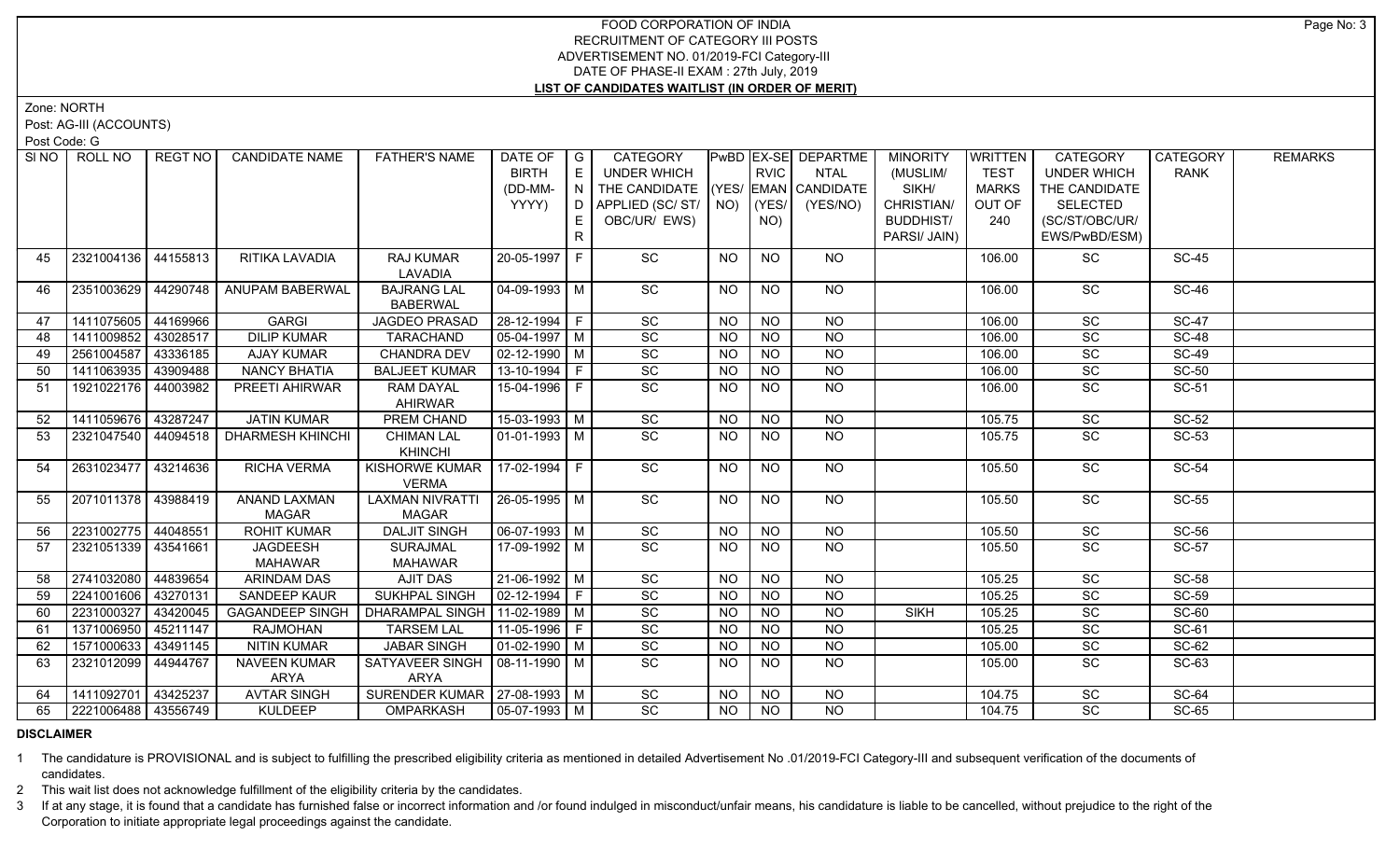Zone: NORTH

Post: AG-III (ACCOUNTS)

Post Code: G

| SI NO I | ROLL NO                    | REGT NO I | <b>CANDIDATE NAME</b>  | <b>FATHER'S NAME</b>  | DATE OF            | $\overline{\phantom{a}}$ $\overline{\phantom{a}}$ | <b>CATEGORY</b>                |           |                | PwBD EX-SE DEPARTME | <b>MINORITY</b>  | <b>WRITTEN</b> | <b>CATEGORY</b>    | <b>CATEGORY</b> | <b>REMARKS</b> |
|---------|----------------------------|-----------|------------------------|-----------------------|--------------------|---------------------------------------------------|--------------------------------|-----------|----------------|---------------------|------------------|----------------|--------------------|-----------------|----------------|
|         |                            |           |                        |                       | <b>BIRTH</b>       | E                                                 | <b>UNDER WHICH</b>             |           | <b>RVIC</b>    | <b>NTAL</b>         | (MUSLIM/         | TEST           | <b>UNDER WHICH</b> | <b>RANK</b>     |                |
|         |                            |           |                        |                       | (DD-MM-            | N                                                 | THE CANDIDATE (YES/            |           |                | EMAN CANDIDATE      | SIKH/            | <b>MARKS</b>   | THE CANDIDATE      |                 |                |
|         |                            |           |                        |                       | YYYY)              | D                                                 | APPLIED (SC/ ST/   NO)   (YES/ |           |                | (YES/NO)            | CHRISTIAN/       | OUT OF         | <b>SELECTED</b>    |                 |                |
|         |                            |           |                        |                       |                    | E.                                                | OBC/UR/ EWS)                   |           | NO)            |                     | <b>BUDDHIST/</b> | 240            | (SC/ST/OBC/UR/     |                 |                |
|         |                            |           |                        |                       |                    | $\mathsf{R}$                                      |                                |           |                |                     | PARSI/ JAIN)     |                | EWS/PwBD/ESM)      |                 |                |
| 66      | 2271005011                 | 43177407  | <b>SWINDER KAUR</b>    | <b>BAKSHISH SINGH</b> | 11-08-1991 F       |                                                   | SC                             | <b>NO</b> | <b>NO</b>      | <b>NO</b>           |                  | 104.75         | SC                 | SC-66           |                |
| 67      | 1371014887                 | 43706424  | <b>HARPREET SINGH</b>  | RAJINDER SINGH        | $06-07-1997$ M     |                                                   | SC                             | <b>NO</b> | <b>NO</b>      | <b>NO</b>           | <b>SIKH</b>      | 104.75         | SC                 | <b>SC-67</b>    |                |
| 68      | 1411058268                 | 43685647  | <b>ANJU SINGH</b>      | NARENDER SINGH        | 08-06-1997 F       |                                                   | SC                             | <b>NO</b> | <b>NO</b>      | $N$ O               |                  | 104.75         | SC                 | <b>SC-68</b>    |                |
| 69      | 2611006776                 | 44169595  | <b>TWINKLE VERMA</b>   | <b>K K VERMA</b>      | $04-08-1995$ F     |                                                   | SC                             | <b>NO</b> | NO             | $N$ O               |                  | 104.50         | SC                 | <b>SC-69</b>    |                |
| 70      | 1411070009                 | 44722919  | <b>TINA VERMA</b>      | <b>TARA CHAND</b>     | $02-11-1991$ F     |                                                   | SC                             | <b>NO</b> | N <sub>O</sub> | NO                  |                  | 104.50         | SC                 | <b>SC-70</b>    |                |
| 71      | 2331005123 44011713        |           | <b>BHAVIKA CHOUHAN</b> | <b>TANSUKH LAL</b>    | 18-07-1997 F       |                                                   | SC                             | NO.       | NO.            | $N$ O               |                  | 104.50         | SC                 | <b>SC-71</b>    |                |
|         |                            |           |                        | <b>CHOUHAN</b>        |                    |                                                   |                                |           |                |                     |                  |                |                    |                 |                |
| 72      | 1451003768 43370688        |           | <b>RAHUL</b>           | RAJ KUMAR             | $20 - 03 - 1993$ M |                                                   | SC                             | <b>NO</b> | <b>NO</b>      | <b>NO</b>           |                  | 104.50         | SC                 | <b>SC-72</b>    |                |
| 73      | 1541004977                 | 43044454  | ANJANA KUMARI          | DEV RAJ               | 08-08-1993   F     |                                                   | SC                             | <b>NO</b> | <b>NO</b>      | <b>NO</b>           |                  | 104.00         | SC                 | <b>SC-73</b>    |                |
| 74      | 2261000039                 | 43482006  | <b>RUCHIKA</b>         | <b>ANIL KUMAR</b>     | 07-07-1996 F       |                                                   | SC                             | <b>NO</b> | <b>NO</b>      | <b>NO</b>           |                  | 104.00         | SC                 | <b>SC-74</b>    |                |
| 75      | 2761001659                 | 43240820  | SHUBHENDU DAS          | SUNIL RANJAN DAS      | 22-11-1990 M       |                                                   | SC                             | <b>NO</b> | <b>NO</b>      | <b>NO</b>           |                  | 103.75         | $\overline{SC}$    | <b>SC-75</b>    |                |
| 76      | 1411023194                 | 43824738  | <b>SONAKSHI</b>        | <b>MAHAVIR SINGH</b>  | 09-01-1995   F     |                                                   | SC                             | <b>NO</b> | <b>NO</b>      | <b>NO</b>           |                  | 103.75         | SC                 | <b>SC-76</b>    |                |
| 77      | 1411092134                 | 43274322  | SHYAM LAL VERMA        | <b>JAGDISH PRASAD</b> | 20-06-1998 M       |                                                   | SC                             | <b>NO</b> | <b>NO</b>      | <b>NO</b>           |                  | 103.50         | SC                 | <b>SC-77</b>    |                |
|         |                            |           |                        | <b>DHOBI</b>          |                    |                                                   |                                |           |                |                     |                  |                |                    |                 |                |
| 78      | 1531002270 44514572        |           | <b>NITISH KUMAR</b>    | <b>BALWAN SINGH</b>   | 15-04-1990 M       |                                                   | SC                             | <b>NO</b> | $\overline{N}$ | $\overline{NQ}$     |                  | 103.50         | $\overline{SC}$    | <b>SC-78</b>    |                |
| 79      | 2321004549 43619423        |           | <b>RAJESH KUMAR</b>    | <b>SAMPAT RAM</b>     | 10-07-1992 M       |                                                   | $\overline{SC}$                | <b>NO</b> | <b>NO</b>      | $\overline{NQ}$     |                  | 103.50         | SC                 | <b>SC-79</b>    |                |
|         |                            |           | <b>BAIRWA</b>          | <b>BAIRWA</b>         |                    |                                                   |                                |           |                |                     |                  |                |                    |                 |                |
| 80      | 1121000891                 | 43510248  | YANDRAPATI             | YANDRAPATI            | $07-01-1994$ M     |                                                   | $\overline{SC}$                | NO.       | <b>NO</b>      | NO                  |                  | 103.25         | $\overline{SC}$    | <b>SC-80</b>    |                |
|         |                            |           | <b>TEJAKUMAR</b>       | ANANDA RAO            |                    |                                                   |                                |           |                |                     |                  |                |                    |                 |                |
| 81      | 1591000109                 | 43004097  | <b>POONAM</b>          | <b>DILBAG BABBAR</b>  | 25-05-1994 F       |                                                   | $\overline{SC}$                | <b>NO</b> | <b>NO</b>      | <b>NO</b>           |                  | 103.25         | SC                 | SC-81           |                |
| 82      | 1591001787                 | 44642954  | <b>NEHA</b>            | <b>SANJEEV KUMAR</b>  | 17-10-1996 F       |                                                   | $\overline{SC}$                | <b>NO</b> | <b>NO</b>      | N <sub>O</sub>      |                  | 103.25         | $\overline{SC}$    | $SC-82$         |                |
| 83      | 2241005473                 | 45185525  | <b>MAMTA DEVI</b>      | <b>OM PARKASH</b>     | 06-06-1993 F       |                                                   | $\overline{SC}$                | <b>NO</b> | <b>NO</b>      | $N$ O               |                  | 103.25         | $\overline{SC}$    | SC-83           |                |
| 84      | 2571002923                 | 43308946  | <b>ANITA</b>           | ANAND SWAROOP         | $02-08-1989$ F     |                                                   | $\overline{SC}$                | <b>NO</b> | N <sub>O</sub> | $N$ O               |                  | 103.00         | $\overline{SC}$    | $SC-84$         |                |
| 85      | 1691011294                 | 43722064  | <b>GURUBAX</b>         | <b>JEET RAJ</b>       | 11-01-1995   M     |                                                   | $\overline{SC}$                | <b>NO</b> | $N$ O          | $N$ O               |                  | 103.00         | $\overline{SC}$    | $SC-85$         |                |
| 86      | 2211005792                 | 43309328  | <b>ROHIT</b>           | <b>KULDEEP SINGH</b>  | 09-12-1996 M       |                                                   | SC                             | <b>NO</b> | <b>NO</b>      | <b>NO</b>           | <b>SIKH</b>      | 103.00         | SC                 | <b>SC-86</b>    |                |
| 87      | 2611006276                 | 44323807  | <b>ANKIT VERMA</b>     | <b>DAYARAM VERMA</b>  | $14-04-1992$ M     |                                                   | $\overline{SC}$                | <b>NO</b> | N <sub>O</sub> | $N$ O               |                  | 103.00         | $\overline{SC}$    | <b>SC-87</b>    |                |
| 88      | 1411015775                 | 43285083  | NITESH ANAND           | <b>MAN MOHAN</b>      | $09-01-1994$ M     |                                                   | $\overline{SC}$                | NO.       | <b>NO</b>      | N <sub>O</sub>      |                  | 103.00         | SC                 | <b>SC-88</b>    |                |
|         |                            |           |                        | ANAND                 |                    |                                                   |                                |           |                |                     |                  |                |                    |                 |                |
|         | 89   1411063607   43865285 |           | <b>PRIYANKA</b>        | <b>TILAK RAJ</b>      | $ 06-11-1994 F$    |                                                   | SC                             | NO.       | <b>NO</b>      | NO.                 |                  | 103.00         | <b>SC</b>          | <b>SC-89</b>    |                |

**DISCLAIMER**

1 The candidature is PROVISIONAL and is subject to fulfilling the prescribed eligibility criteria as mentioned in detailed Advertisement No .01/2019-FCI Category-III and subsequent verification of the documents of candidates.

2 This wait list does not acknowledge fulfillment of the eligibility criteria by the candidates.

3 If at any stage, it is found that a candidate has furnished false or incorrect information and /or found indulged in misconduct/unfair means, his candidature is liable to be cancelled, without prejudice to the right of t Corporation to initiate appropriate legal proceedings against the candidate.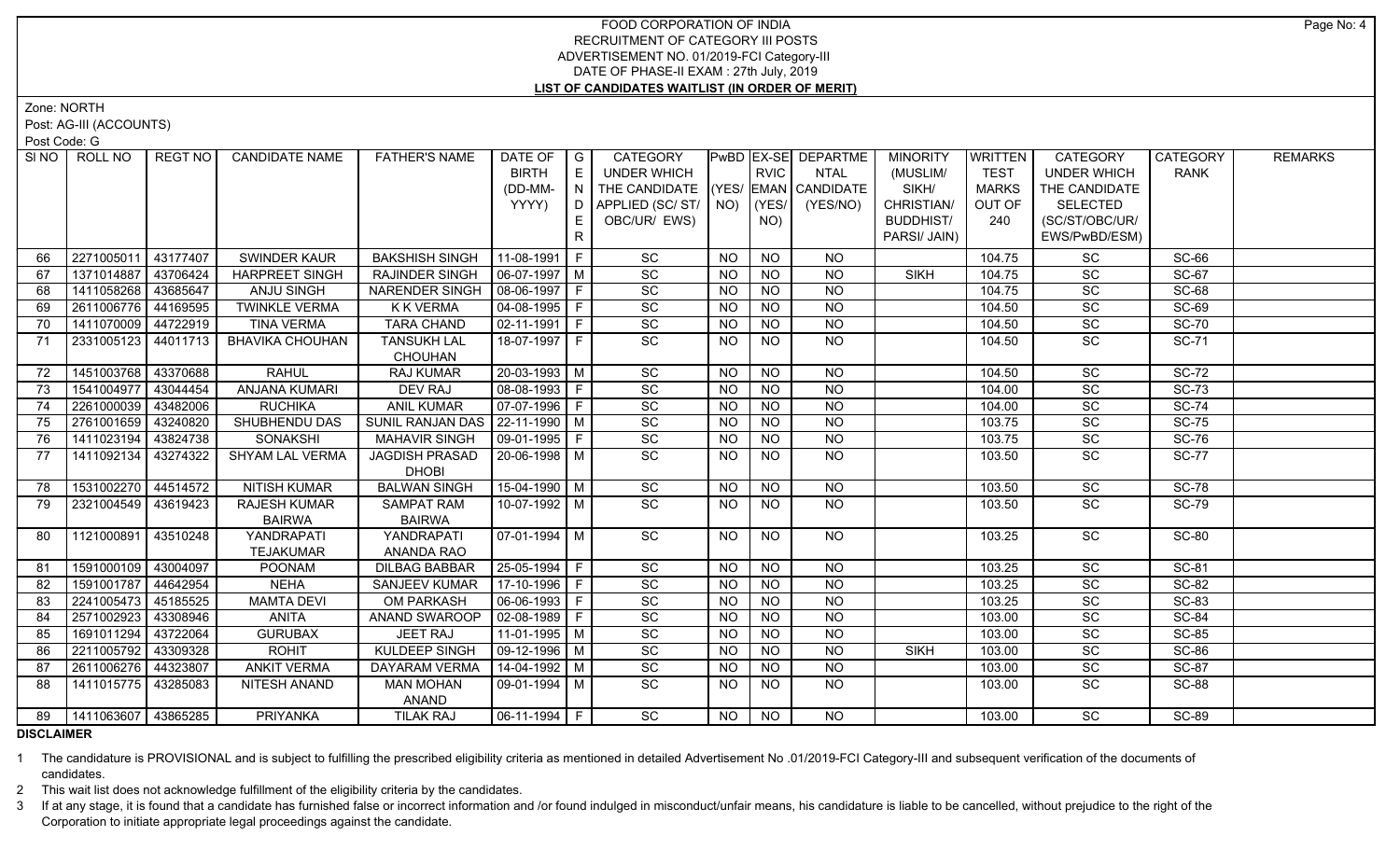Zone: NORTH

Post: AG-III (ACCOUNTS)

Post Code: G

| SI NO | ROLL NO               | REGT NO  | <b>CANDIDATE NAME</b> | <b>FATHER'S NAME</b>             | DATE OF   G            |   | CATEGORY                           |           |                | PwBD EX-SE DEPARTME | <b>MINORITY</b>  | <b>WRITTEN</b> | <b>CATEGORY</b>    | CATEGORY     | <b>REMARKS</b> |
|-------|-----------------------|----------|-----------------------|----------------------------------|------------------------|---|------------------------------------|-----------|----------------|---------------------|------------------|----------------|--------------------|--------------|----------------|
|       |                       |          |                       |                                  | <b>BIRTH</b>           | E | <b>UNDER WHICH</b>                 |           | <b>RVIC</b>    | <b>NTAL</b>         | (MUSLIM/         | <b>TEST</b>    | <b>UNDER WHICH</b> | <b>RANK</b>  |                |
|       |                       |          |                       |                                  | (DD-MM-                |   | THE CANDIDATE (YES/ EMAN CANDIDATE |           |                |                     | SIKH/            | <b>MARKS</b>   | THE CANDIDATE      |              |                |
|       |                       |          |                       |                                  | YYYY)                  | D | APPLIED (SC/ ST/   NO)             |           | (YES/          | (YES/NO)            | CHRISTIAN/       | OUT OF         | <b>SELECTED</b>    |              |                |
|       |                       |          |                       |                                  |                        | Е | OBC/UR/ EWS)                       |           | NO)            |                     | <b>BUDDHIST/</b> | 240            | (SC/ST/OBC/UR/     |              |                |
|       |                       |          |                       |                                  |                        | R |                                    |           |                |                     | PARSI/ JAIN)     |                | EWS/PwBD/ESM)      |              |                |
|       | 1411091800 43235447   |          | HARSHVARDHAN          | <b>LEKH RAJ</b>                  | 27-08-1988 M           |   | SC                                 | <b>NO</b> | <b>NO</b>      | NO.                 |                  | 102.75         | SC                 | <b>SC-90</b> |                |
| 91    | 1581008426 43173165   |          | <b>MANGAT SINGH</b>   | <b>HANS RAJ</b>                  | $10-10-1992$ M         |   | SC                                 | <b>NO</b> | <b>NO</b>      | <b>NO</b>           |                  | 102.75         | SC                 | <b>SC-91</b> |                |
| 92    | 2211002923 43170087   |          | <b>KOMAL</b>          | <b>HARI SHANKAR</b>              | 24-01-1993 F           |   | SC                                 | <b>NO</b> | <b>NO</b>      | NO                  |                  | 102.75         | SC                 | <b>SC-92</b> |                |
| 93    | 2321023586 43123215   |          | <b>DIMPLE KUMAR</b>   | <b>CHANDRA</b>                   | 14-05-1995 M           |   | $\overline{SC}$                    | NO.       | <b>NO</b>      | NO                  |                  | 102.50         | <b>SC</b>          | SC-93        |                |
|       |                       |          | <b>JATAV</b>          | PRAKASH                          |                        |   |                                    |           |                |                     |                  |                |                    |              |                |
| 94    | 2641006418 43164607   |          | <b>SWATI RANI</b>     | <b>DAYARAM</b>                   | $14-04-1995$ F         |   | SC                                 | <b>NO</b> | <b>NO</b>      | <b>NO</b>           |                  | 102.50         | SC                 | <b>SC-94</b> |                |
| 95    | 2771000338 43866350   |          | <b>VIPUL KUMAR</b>    | <b>HARILAL KEWA</b>              | 12-02-1994 M           |   | SC                                 | NO.       | <b>NO</b>      | <b>NO</b>           |                  | 102.50         | SC                 | <b>SC-95</b> |                |
| 96    | 2641006775 43659606   |          | PRIYANKA SINGH        | SOHANPAL SINGH                   | 02-03-1993   F         |   | SC                                 | <b>NO</b> | <b>NO</b>      | <b>NO</b>           |                  | 102.25         | SC                 | <b>SC-96</b> |                |
| 97    | 1411038833 44073690   |          | <b>RAJAN</b>          | RADHEY SHYAM                     | 23-11-1992 M           |   | SC                                 | <b>NO</b> | <b>NO</b>      | <b>NO</b>           |                  | 102.25         | SC                 | <b>SC-97</b> |                |
| 98    | 1411046356 43124364   |          | ABHISHEK KUMAR        | ATMA RAM                         | 16-08-1993   M         |   | SC                                 | <b>NO</b> | <b>NO</b>      | NO                  |                  | 102.00         | SC                 | <b>SC-98</b> |                |
|       |                       |          | KOHLI                 |                                  |                        |   |                                    |           |                |                     |                  |                |                    |              |                |
| 99    | 1411089225 44345602   |          | <b>PRIYANKA</b>       | <b>RAJBIR SINGH</b>              | $\boxed{07-02-1995}$ F |   | SC                                 | <b>NO</b> | <b>NO</b>      | <b>NO</b>           |                  | 101.75         | $\overline{SC}$    | $SC-99$      |                |
| 100   | 1321005667   43195949 |          | RAJESH RAM            | <b>DEVLAL RAM</b>                | 10-12-1994 M           |   | SC                                 | <b>NO</b> | <b>NO</b>      | <b>NO</b>           |                  | 101.75         | SC                 | SC-100       |                |
| 101   | 2361002610 43502432   |          | <b>HEMANT KHATIK</b>  | KAILASH CHANDRA   26-10-1996   M |                        |   | SC                                 | <b>NO</b> | <b>NO</b>      | N <sub>O</sub>      |                  | 101.50         | SC                 | SC-101       |                |
| 102   | 2741010016 43142265   |          | <b>JYOTI KUMARI</b>   | <b>BINOD BALMIKI</b>             | 13-04-1992 F           |   | SC                                 | NO.       | <b>NO</b>      | <b>NO</b>           |                  | 101.50         | $\overline{SC}$    | SC-102       |                |
|       |                       |          | <b>BALMIKI</b>        |                                  |                        |   |                                    |           |                |                     |                  |                |                    |              |                |
| 103   | 1411003494            | 44361962 | <b>BHAWNA</b>         | <b>UTTAM KUMAR</b>               | 28-06-1991 F           |   | SC                                 | <b>NO</b> | <b>NO</b>      | <b>NO</b>           |                  | 101.50         | SC                 | SC-103       |                |
| 104   | 2271004474 44164550   |          | <b>DALJEET KAUR</b>   | <b>BHARPUR SINGH</b>             | $ 01-11-1991 F$        |   | $\overline{SC}$                    | <b>NO</b> | <b>NO</b>      | <b>NO</b>           | <b>SIKH</b>      | 101.50         | SC                 | SC-104       |                |
| 105   | 1411061385 44205354   |          | AKESH                 | <b>SANT RAM</b>                  | 22-12-1996 M           |   | SC                                 | NO.       | <b>NO</b>      | <b>NO</b>           |                  | 101.25         | SC                 | SC-105       |                |
| 106   | 2631031052 43138621   |          | <b>BRIJENDR KUMAR</b> | <b>GNESH PRASAD</b>              | $10-02-1991$ M         |   | $\overline{SC}$                    | <b>NO</b> | N <sub>O</sub> | N <sub>O</sub>      |                  | 101.25         | $\overline{SC}$    | SC-106       |                |
| 107   | 1681000235 43707520   |          | PARVINDER KAUR        | SHINGARA SINGH                   | 17-05-1997 F           |   | SC                                 | <b>NO</b> | <b>NO</b>      | <b>NO</b>           |                  | 101.00         | SC                 | SC-107       |                |
| 108   | 1411100497            | 43322701 | <b>TEJASWINI</b>      | <b>ANAND KUMAR</b>               | 01-09-1995 F           |   | SC                                 | <b>NO</b> | <b>NO</b>      | <b>NO</b>           |                  | 101.00         | SC                 | SC-108       |                |
| 109   | 2631029514            | 44015066 | PRAVEEN KUMAR         | <b>SUMER RAM</b>                 | $\boxed{04-01-1995}$ M |   | $\overline{SC}$                    | <b>NO</b> | <b>NO</b>      | N <sub>O</sub>      |                  | 101.00         | SC                 | SC-109       |                |
| 110   | 1411029529 44259028   |          | <b>PRASHANT</b>       | <b>BRAHM PRAKASH</b>             | $14-01-1994$ M         |   | SC                                 | <b>NO</b> | <b>NO</b>      | <b>NO</b>           |                  | 100.75         | SC                 | SC-110       |                |
| 111   | 2221010462 43718100   |          | <b>MONIKA</b>         | <b>DHAN SINGH</b>                | 07-04-1996   F         |   | SC                                 | <b>NO</b> | <b>NO</b>      | <b>NO</b>           |                  | 100.75         | SC                 | SC-111       |                |
| 112   | 1411042955 43327056   |          | <b>ANURADHA</b>       | SATYAVIR SINGH                   | 29-01-1992 F           |   | $\overline{SC}$                    | NO.       | <b>NO</b>      | N <sub>O</sub>      |                  | 100.50         | $\overline{SC}$    | SC-112       |                |
| 113   | 1581003606 44284846   |          | <b>ANITA</b>          | JAGDISH CHAND                    | $ 01-09-1995 F$        |   | $\overline{SC}$                    | NO.       | <b>NO</b>      | <b>NO</b>           |                  | 100.50         | <b>SC</b>          | SC-113       |                |

# **DISCLAIMER**

1 The candidature is PROVISIONAL and is subject to fulfilling the prescribed eligibility criteria as mentioned in detailed Advertisement No .01/2019-FCI Category-III and subsequent verification of the documents of candidates.

2 This wait list does not acknowledge fulfillment of the eligibility criteria by the candidates.

3 If at any stage, it is found that a candidate has furnished false or incorrect information and /or found indulged in misconduct/unfair means, his candidature is liable to be cancelled, without prejudice to the right of t Corporation to initiate appropriate legal proceedings against the candidate.